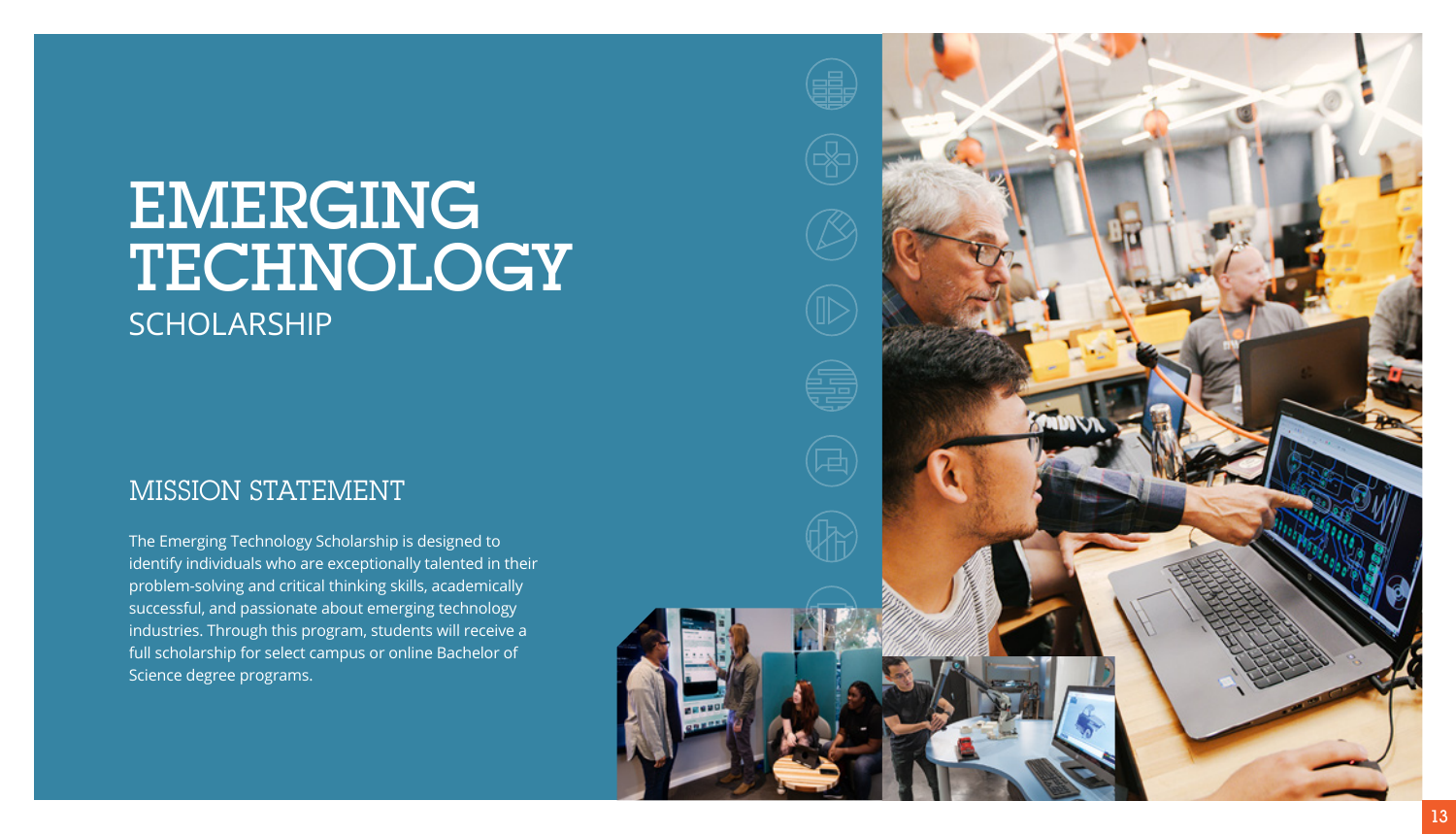### $\circledast$ (11>) (事 (国)

# EMERGING TECHNOLOGY SCHOLARSHIP

### **AWARDS**

The Emerging Technology Scholarship program will award a full scholarship including tuition and a laptop to eligible applicants pursuing select Full Sail University degree programs. Applicants will need to adhere to the eligibility criteria and strict deadlines outlined in the Minimum Eligibility Requirements and Application Process sections. Finalists will be invited to a Full Sail University virtual event to participate in a whiteboard problem-solving competition. A very limited number of scholarships awarded to the finalists selected from the competition.

## **MINIMUM ELIGIBILITY REQUIREMENTS**

To be eligible for consideration, those applying for the Emerging Technology Scholarship must:

- Meet Admissions requirements for an eligible Bachelor of Science degree program: Computer Science, Cybersecurity, Game Development, Information Technology, Mobile Development, Simulation & Visualization, or Web Development.
- Have earned at least one of the following: a cumulative high school GPA of 3.8 or higher, an SAT score after February 2016 of 1133 or higher, or an ACT score of 25 or higher when the scholarship application is submitted.

HOLAR

- Submit an Application for Admission by June 26, 2022.
- Submit an original project with screencast per instructions in the Application Process section by June 26, 2022.
- Begin their degree program within 2 years.
- Maintain satisfactory academic progress and adhere to Full Sail University's Code of Conduct.

## **APPLICATION PROCESS**

All eligible candidates will go through the following process:

#### **ROUND 1**

• Candidates will submit an original project with screencast based on their degree program of interest by Sunday, June 26, 2022.

 See Project Requirements for Applicants section for project requirements. The link to the project and screencast must be submitted to *https://go.fullsail.edu/emerging-technology-scholarship*.

- Candidates will be interviewed by a Full Sail University Admissions representative and apply for admission by Sunday, June 26, 2022.
- Candidates who meet the eligibility requirements for Round 1 will be notified by Wednesday, June 29, 2022 of eligibility to participate in Round 2 as semifinalists.

#### **ROUND 2**

- Upon Round 2 notification, semifinalists will submit a completed scholarship application, a copy of their high school transcript, and an official SAT or ACT score via the student Full Sail One website by Wednesday, June 29, 2022.
- Semifinalists who submit an original project that meets eligibility criteria and possess a high school GPA of 3.8, an SAT score of 1133, or an ACT score of 25 and above will qualify for Finalist status.
- Finalists will be notified by Friday, July 1, 2022 regarding their eligibility to participate in Round 3, the whiteboard problem-solving competition held virtually by Full Sail University.

#### **ROUND 3**

- Finalists will be invited to participate in a whiteboard problem-solving competition on Saturday, July 16, 2022. Finalists will receive detailed instructions prior to the event.
- Based on the criteria given, scholarship awards will be announced by Wednesday, July 20, 2022.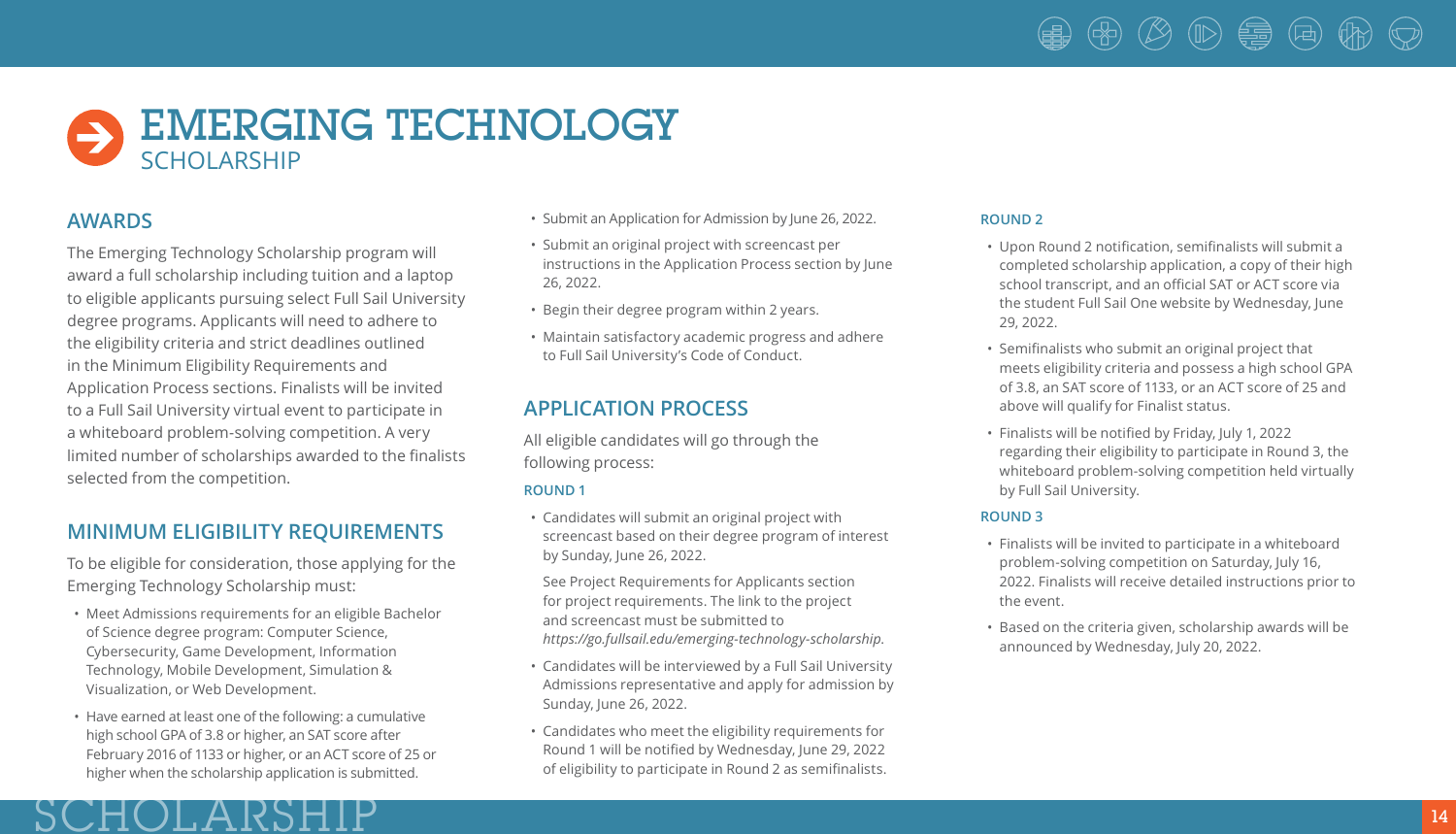# EMERGING TECHNOLOGY SCHOLARSHIP

## **AWARD DETERMINATION**

- Scholarship applicants eligible for Round 2 will be determined by the Emerging Technology Scholarship panel based on the evaluation of the project submitted for the degree program of interest as listed in the Project Requirements for Applications section, provided all eligibility requirements above are still met.
- Scholarship applicants eligible for Round 3 will be determined based on (1) their high school transcript, SAT score, or ACT score and (2) this scholarship application, provided all eligibility requirements are met. Applicants who have not graduated may submit unofficial transcripts.
- Scholarship recipients will be determined based on the whiteboard problem-solving competition held virtually by Full Sail University.

#### **PROVISIONS & AWARD REQUIREMENTS**

- Applicants must have applied as a new student to Full Sail University for a start date within two years of being selected for the scholarship.
- A change of degree program, interruption of education, or withdrawal from degree program may result in cancellation of the scholarship award and disbursements. Student understands that a change in student status may impact eligibility.
- Final award of scholarship is contingent upon receipt of all required Admissions and Financial Aid documents by the assigned start date.
- Students who delay their start date may lose their eligibility.
- Funds from the Emerging Technology Scholarship may only be used toward the tuition and laptop, known as Project Launchbox, for a Full Sail University campus or online Bachelor of Science degree program.
- Scholarship funds will be disbursed by semester throughout the student's enrollment at Full Sail University.
- Students must maintain an overall GPA of 3.5 for the duration of their Emerging Technology degree program to remain eligible for scholarship disbursements.
- This scholarship is nontransferable and has no redeemable cash value.
- Documentation provided as part of a submission will not be returned.
- The project must be the original work of the applicant.
- All submissions must abide by Full Sail University's Nondiscrimination Policy. Applicants who submit work that does not abide by this policy will be disqualified.
- Work submitted will be judged by Full Sail University's Emerging Technology Scholarship panel.
- This scholarship cannot be combined with any other scholarships initiated and/or awarded by Full Sail University.
- Financial aid is available to those who qualify.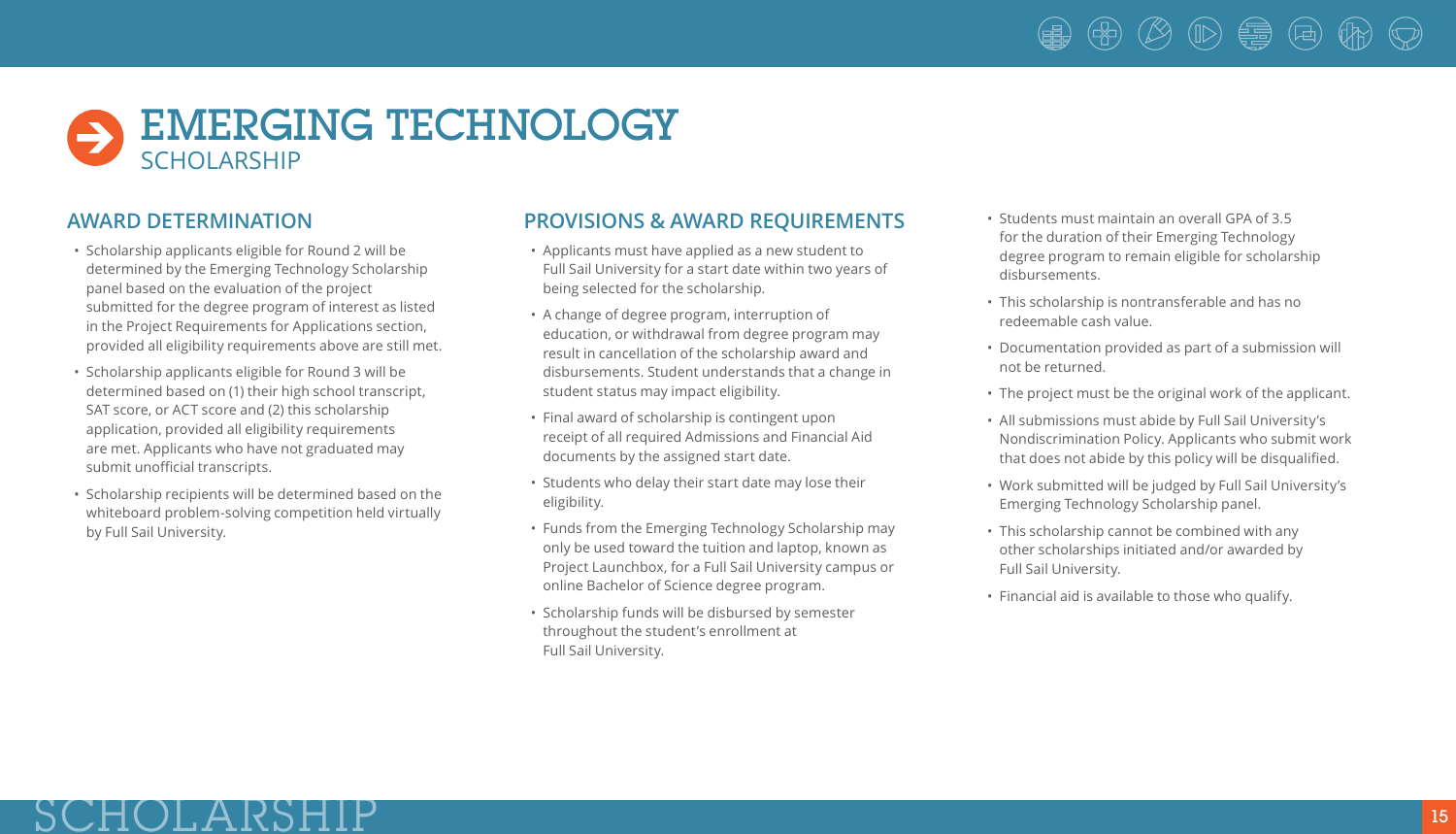# $\circledast$   $\circledast$   $\circledast$   $\circledast$

## EMERGING TECHNOLOGY SCHOLARSHIP

## **PROJECT REQUIREMENTS FOR APPLICANTS**

JHOLARS

All applicants must select a project listed below and submit an original project, as specified in the instructions below:

#### **CYBERSECURITY**

Submit a project plan on how you would protect an information technology server against unauthorized hackers. The plan should include at least one identified system vulnerability, the significance if exploited, and possible steps to protect the system. Also, a screencast explaining the reasoning on how to protect the system must be provided.

#### **COMPUTER SCIENCE**

Submit a software application created with a programming language of your choice. The submitted application must show significance, originality, and solves a problem using computer science principles. You must also display significant use of a programming language (e.g., C#, C++, JavaScript, Java). The submission must include all sources and assets used to create the project. Outside sources must be cited within the submission. The submission can be for any platform (operating system). Also, a screencast explaining the software application and its features must be provided.

#### **ELECTRONIC ENGINEERING**

Submit an original project creating a vehicle controlled by an external input device using an Arduino board (or equivalent). You must use a game engine (Unity or Unreal) to program your vehicle. The submitted project must include an original .STL file of the vehicle being controlled. The submission must include all sources and assets used to create the game. Outside sources must be cited within the submission. Submissions must be under 75 MB and submitted as a complete project in ZIP file format.

Also, a screencast explaining the project and its features must be provided

#### **INFORMATION TECHNOLOGY**

Submit a project plan on how you integrated a new technology in your home network or lab. Describe what you intended to accomplish, the software or hardware you used, and the results of your project. The plan should include a design of your network, servers, operating systems used, and a screencast of you demonstrating and explaining the working system.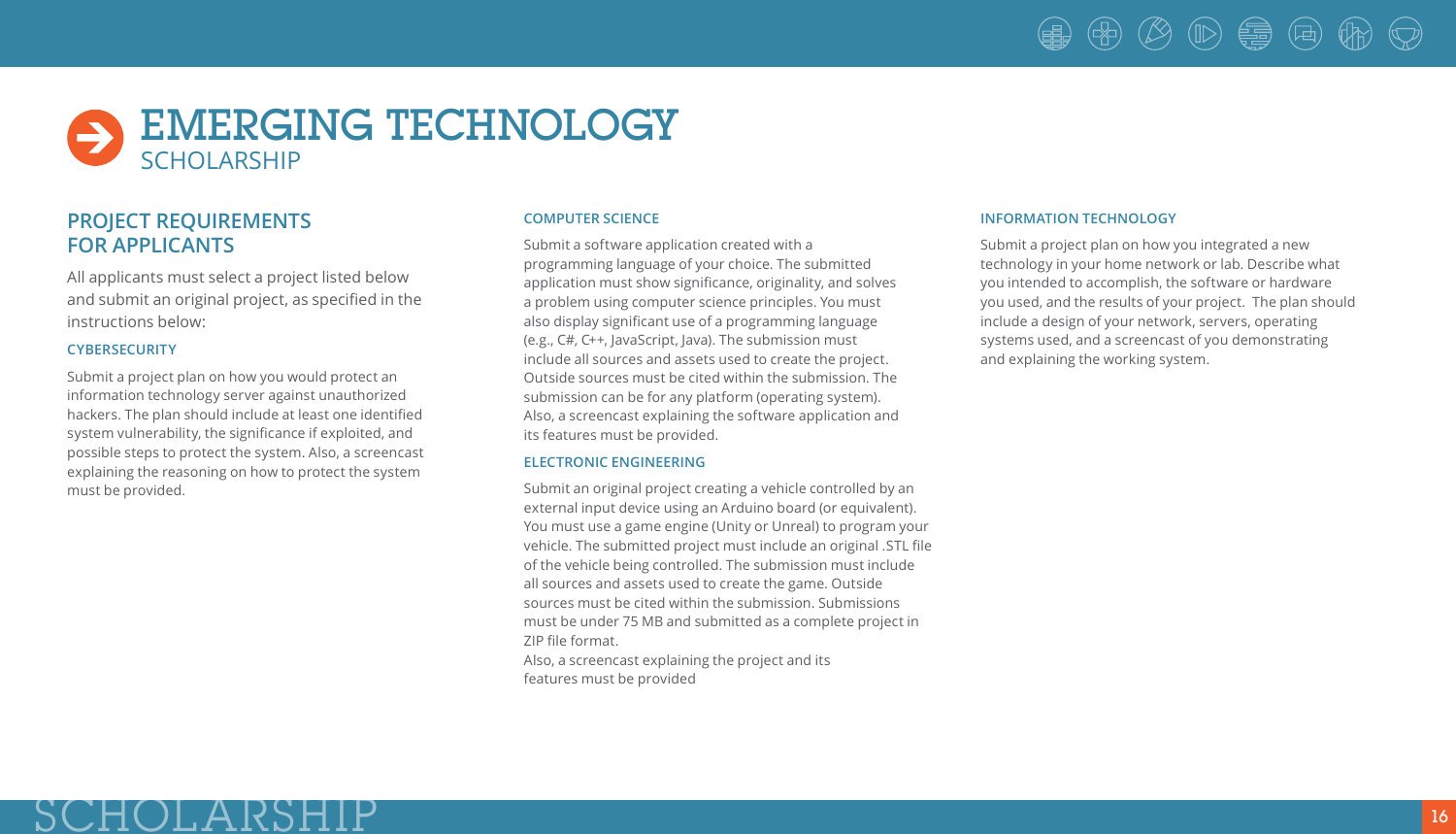# WOMEN IN TECHNOLOGY **SCHOLARSHIP**

## MISSION STATEMENT

The Women in Technology Scholarship is designed to identify women who are exceptionally talented in their problemsolving and critical thinking skills, academically successful, and passionate about emerging technology industries. Three components encompass this program: scholarship, community and mentorship.

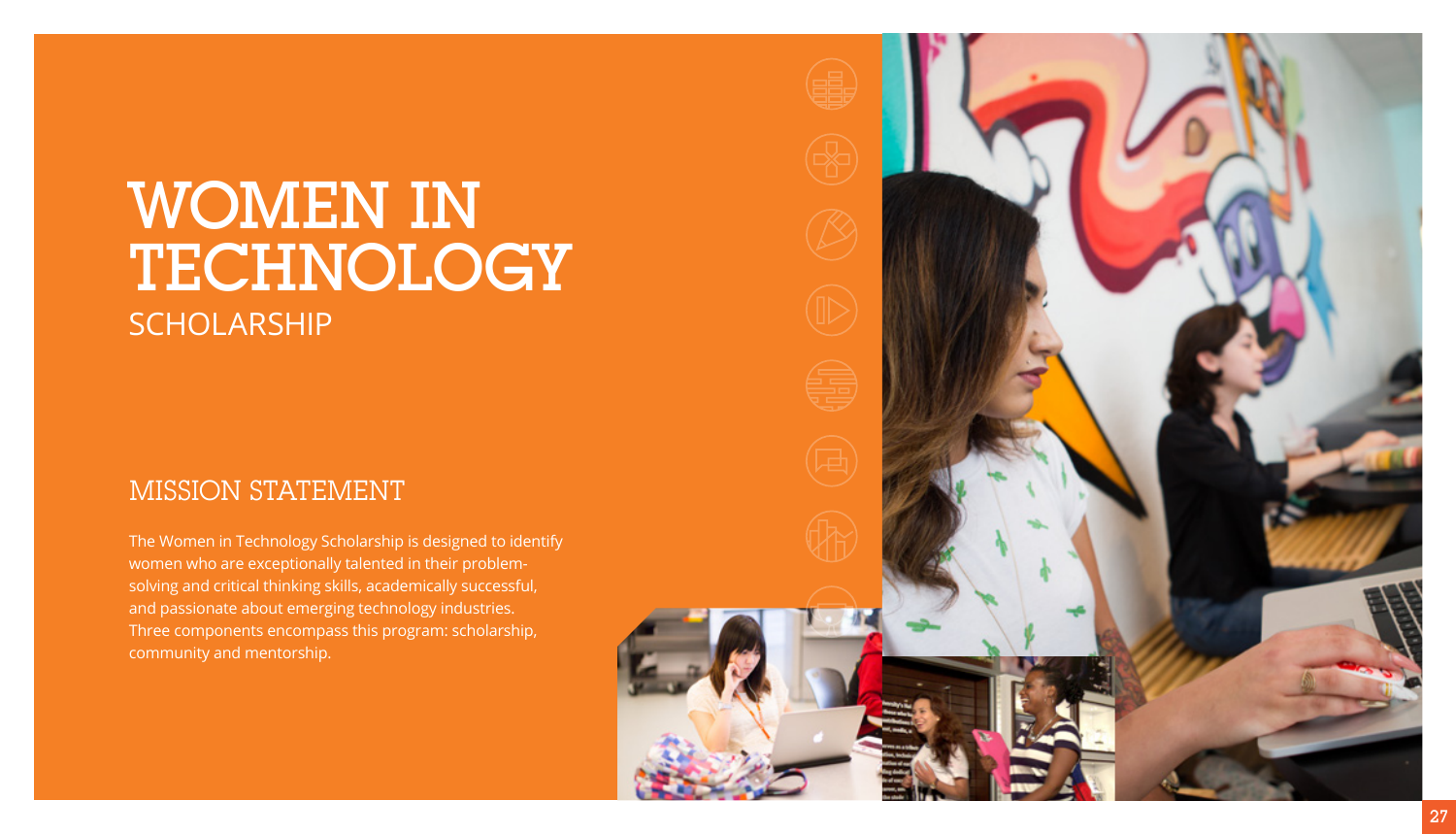## $\bullet$  WOMEN IN TECHNOLOGY **SCHOLARSHIP**

### **AWARDS**

The Women in Technology Scholarship program will award a full scholarship including tuition and a laptop to an eligible woman pursuing a select Full Sail University degree program. Applicants will need to adhere to eligibility criteria and strict deadlines outlined in the Minimum Eligibility Requirements and Application Process sections. Upon starting the program, the recipient is paired with a mentor (female faculty or graduate in a similar field of study), during their time at Full Sail University. Along with a mentor, the award winner will have an opportunity to engage with the community by attending a conference with an emphasis in Women's leadership in technology. Finalists will be invited to a Full Sail University virtual event to participate in a whiteboard problem-solving competition. A very limited number of scholarships awarded to the finalists selected from the competition.

## **MINIMUM ELIGIBILITY REQUIREMENTS**

To be eligible for consideration, those applying for the Women in Technology Scholarship must:

SCHOLARSHIP

• Identify as female.

- Meet Admissions requirements for an eligible Bachelor of Science degree program: Computer Science, Cybersecurity, Game Development, Information Technology, Mobile Development, Simulation & Visualization, or Web Development.
- Have earned at least one of the following: a cumulative high school GPA of 3.8 or higher, an SAT score after February 2016 of 1133 or higher, or an ACT score of 25 or higher when the scholarship application is submitted.
- Submit an original project with screencast per instructions in the Application Process section by Sunday, June 26, 2022.
- Submit an original project with screencast per instructions in Section D by June 26, 2022.
- Begin their degree program within 2 years.
- Maintain satisfactory academic progress and adhere to Full Sail University's Code of Conduct.

## **APPLICATION PROCESS**

All eligible candidates will proceed through the following process:

ROUND 1

• Candidates will submit an original project with screencast based on their degree program of interest by Sunday, June 26, 2022. See Project Requirements for Applicants section for project requirements. The link to the project and screencast must be submitted to *https://go.fullsail.edu/women-in-technology-scholarship*.

- Candidates will be interviewed by a Full Sail University Admissions representative and apply for admission by Sunday, June 26, 2022.
- Candidates who meet the eligibility requirements for Round 1 will be notified by Wednesday, June 29, 2022 of eligibility to participate in Round 2 as semifinalists.

#### ROUND 2

- Upon Round 2 notification, semifinalists will submit a completed scholarship application, a copy of their high school transcript, and an official SAT or ACT score via the student Full Sail One website by Wednesday, June 29, 2022.
- Semifinalists who submit an original project that meets eligibility criteria and possess a high school GPA of 3.8, an SAT score of 1133, or an ACT score of 25 and above will qualify for Finalist status.
- Finalists will be notified by Friday, July 1, 2022 regarding their eligibility to participate in Round 3, the whiteboard problem-solving competition held virtually by Full Sail University.

#### ROUND 3

- Finalists will be invited to participate in a whiteboard problem-solving competition on Saturday, July 16, 2022. Finalists will receive detailed instructions prior to the event.
- Based on the criteria given, the scholarship award will be announced by Wednesday, July 20, 2022.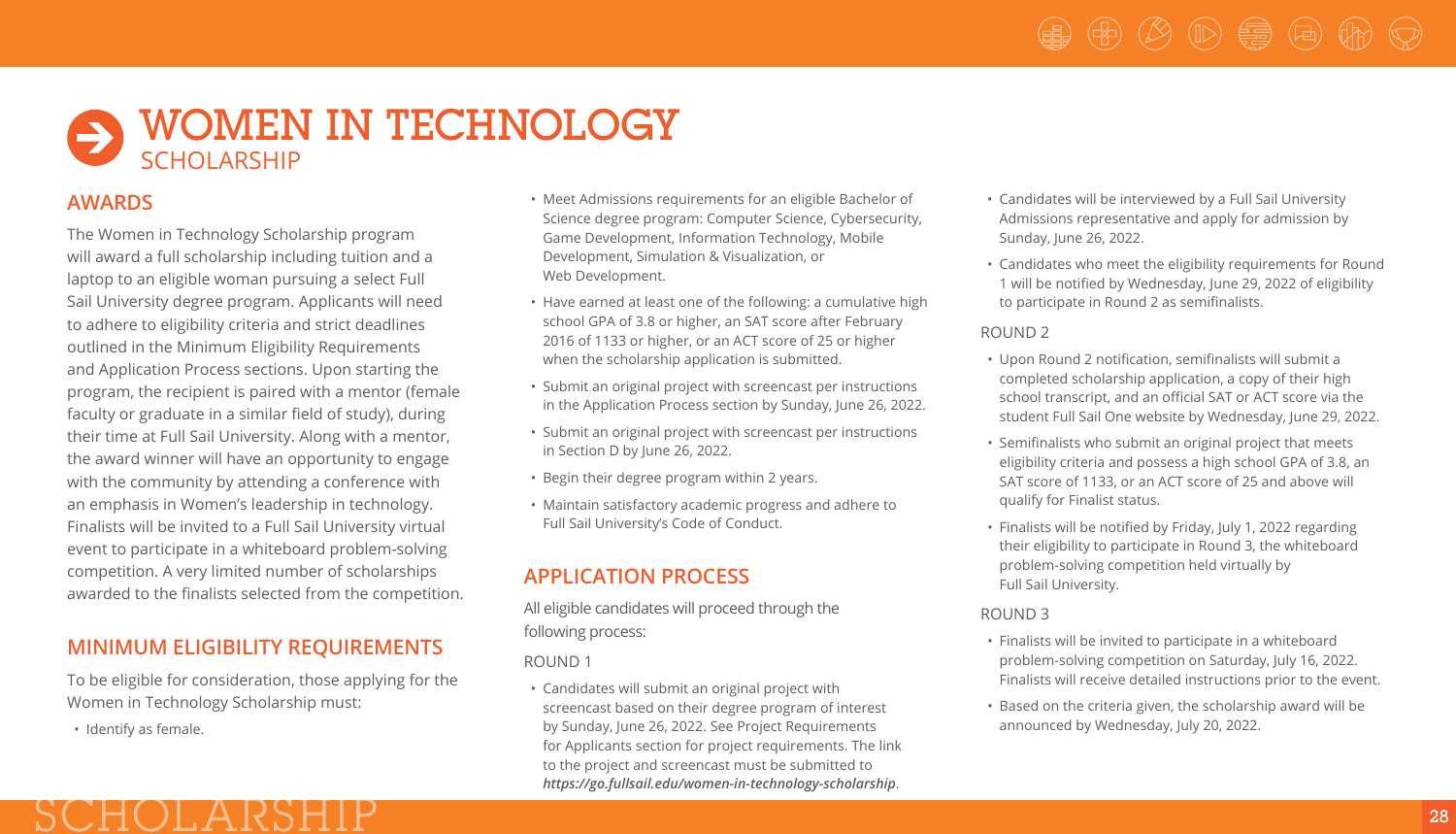# $\circledast$   $\circledast$   $\circledast$   $\circledast$   $\circledast$   $\circledast$

## **S** WOMEN IN TECHNOLOGY SCHOLARSHIP

## **AWARD DETERMINATION**

HOLARS

- Scholarship applicants eligible for Round 2 will be determined by the Women in Technology Scholarship panel based on the evaluation of the project submitted for the degree program of interest as listed in the Project Requirements for Applicants section, provided all eligibility requirements above are still met.
- Scholarship applicants eligible for Round 3 will be determined based on (1) their high school transcript, SAT score, or ACT score and (2) this scholarship application, provided all eligibility requirements are met. Applicants who have not graduated may submit unofficial transcripts.
- A scholarship recipient will be determined based on the whiteboard problem-solving competition held virtually by Full Sail University.

#### **PROVISIONS AND AWARD REQUIREMENTS**

- Applicants must have applied as a new student to Full Sail University for a start date within two years of being selected for the scholarship.
- A change of degree program, interruption of education, or withdrawal from degree program may result in cancellation of the scholarship award and disbursements. Student understands that a change in student status may impact eligibility.
- Final award of scholarship is contingent upon receipt of all required Admissions and Financial Aid documents by the assigned start date.
- Students who delay their start date may lose their eligibility.
- Funds from the Women in Technology Scholarship may only be used toward the tuition and laptop, known as Project Launchbox, for a Full Sail University campus or online Bachelor of Science degree program.
- Scholarship funds will be disbursed by semester throughout the student's enrollment at Full Sail University.
- Students must maintain an overall GPA of 3.5 for the duration of their Emerging Technology degree program to remain eligible for scholarship disbursements.
- This scholarship is nontransferable and has no redeemable cash value.
- Documentation provided as part of a submission will not be returned.
- The project must be the original work of the applicant.
- All submissions must abide by Full Sail University's Nondiscrimination Policy. Applicants who submit work that does not abide by this policy will be disqualified.
- Work submitted will be judged by Full Sail University's Emerging Technology Scholarship panel.
- This scholarship cannot be combined with any other scholarships initiated and/or awarded by Full Sail University.
- Financial aid is available to those who qualify.